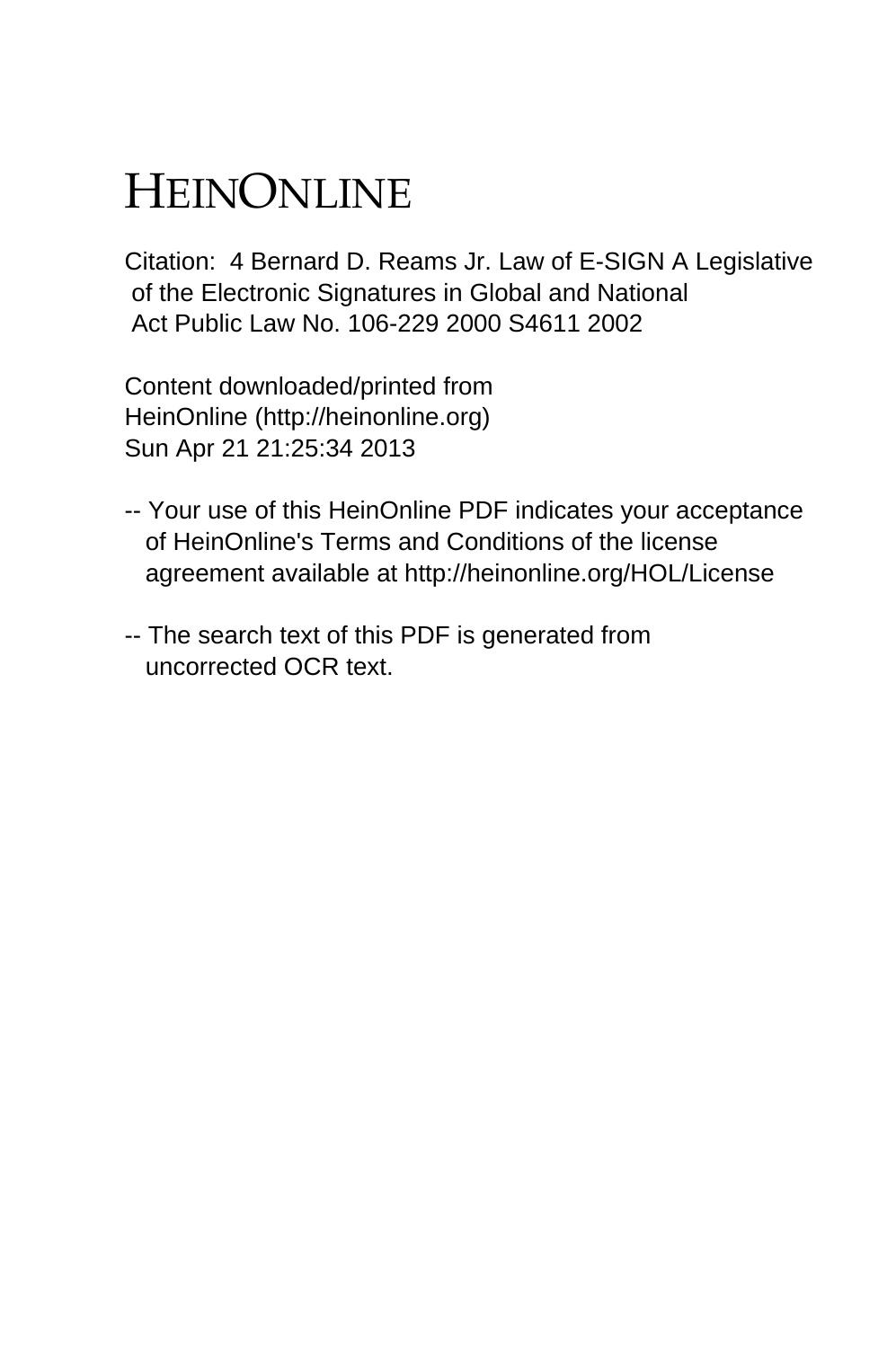and full partners in the education of their<br>sons and daughters.<br>"(III) Perent literacy training.<br>"(IV) An age-appropriate education pro-<br>"(IV) An age-appropriate education pro-<br>"(ii) The term 'literacy', used with respect

and compute the proficiency necessary—<br>
"(i) to function on the job. in the family of<br>
the individual, and in society:<br>
(II) to achieve the goals of the individual;

and **"(I1) to** develop the knowledge potential

of the individual.<br>"(iii) The term 'school' means an elementary school or secondary school (as such terms are defined in section 14101 of the Elementary and Secondary Education Act of **<sup>1965</sup>**(20 U.S.C. **880)),** a Head **Seart** program assisted under the Head Start Act (42 U.S.C.<br>9831 et seq.), and a child care facility operated by a provider who meets the applicable<br>ated by a provider who meets the applicable<br>State or local government licensing, certifi

ments. if any.<br>"(4) No employee may take more than a total of 12 workweeks of leave under para-<br>graphs (1) and (3) during any 12-month pe-<br>riod.".

**(b)** SCEDULE.-Section **6382(b)(1)** of such title is amended **by** inserting after the sec-ond sentence the follosing; "Leave under subseetion (a)(3) may be **taken** intermit-

tently or on a reduced leave schedule."<br>
(c) SUSSTITUITON OF PAID LEAVE.—Section<br>
6332(d) of such title is amended by inserting<br>
before ", except" the following: ", or for<br>
leave provided under subsection (a)(3) any ol<br>
le nual leave under subchapter I for any part of<br>the 24-hour period of such leave under such<br>subsection".

**(d)** NOTICE.-Section **6382(e)** of such *title* is

amended by adding at the *end* the following: **1(3) In** *any* rase **in** which the neeity **for** leave under subsection (a)(3) is foreseeable. the employee shall provide the employing agency with not less than *7* days' notice, be-<br>fore the date the leave is to begin, of the em-<br>ployee's intention to take leave under such subsection. If the necessity for the **leave is** not foreseeable, the employee shall provide

such notice as is practicable."<br>
(e) CERTIFICATION.-Section 6383 of such title is amended by adding at the end the fol-

low**ing:**<br>- ''(f) An employing agency may require that<br>a request for leave under section 6382(a) (3) be supported by a certification issued at such time and in such manner ec the Office of Personel Management **may** by regulation prescribe

**SEC 604. EFFECTIVE DATE**

This title takes effect **129** days after the date of enactment **of** this Act.

# ADDITIONAL COSPONSORS

At the request **of** Mr. GLENN, the name of the Senator from *Connecticut* [Mr. LIEBERMAN] was added as a co-<br>sponsor of S. 193, a bill to provide pro-<br>tections to individuals who are the human subject **of** research.

S. 251<br>At the request of Mr. SHELBY, the name of the Senator from Montana [Mr. BURNS] was added **as** a cosponsor of **S. 251,** a bill to amend the Internal Revenue Code of **198G** to allow farmers to income average over 2 years.

S 356

At the request of Mr. GRAHAM, the name of the Senator from Louisiana [Ms. LANDRIEU] was added as a cospon**sor** of **S. 356,** a bill to amend the Inter-nal Revenue Code of **198,** the Public Health Service Act, the Employee Retirement Income Security Act of 1974, the titles XVIII **and** XIX of the Social Security Act to assure access to emer-gency medical services under group health plans, health insurance coverage, and the medicare *and* medicald programs. **s. <sup>375</sup>**

At the request of Mr. MCCAIN, the name of the Senator from Oregon [Mr. WYDEN] was added as a cosponsor of S.<br>375, a bill to amend title II of the Social Security Act to restore the link between the maximum amount of eam ings by blind individuals permitted without demonstrating ability to engage In substantial gainful activity and the exempt amount permitted in deter-mining **excess** earnings **under** the **earn**ings test.

At the request of Mr. HATCH, the names of the Senator from Nevada [Mr. BRYAN] and the Senator from Connecticut [Mr. LIEBERMAN] were added as co-sponsors of **S. 387,** a bill to amend the Internal Revenue Code of **1986** to pro-vide equity to exports of software.

### *S.* **C19**

At the request of Mr. BOND, the name of the Senator from Michigan [Mr. LEVIN( **was** added **as** a cosponsor of S. 419, a bill to provide surveillance, **re**search, and services aimed at proves-tion of birth defects, and for other put**poses.**

### **s& 442**

At the request of Mr. WYDEN, the names of the Senator from Montana [Mr. BURNS], the Senator from Arizona [Mr. **MCCAIN],** the Senator **from** Alabama [Mr. SHELBY], and the Senator from Washington [Mrs. MURRAY] were added as cosponsors of **S.** 442, a bill to establish a national policy against State **and** local government inter-ference with interstate commerce on the Internet or interactive computer services, **and** to exercise congressional jurisdiction over interstate **commerce** by establishing a moratorium on the imposition of exactions that would interfere with the free flow of commerce via the Internet, and for other purposes.

At the request of Mr. BOND, the name of the Senator from Georgia [Mr. COVRRDELL] was added as a cosponsor of **S.** 410. a bill to amend the Internal Revenue Code of **1986** to increase the deduction for health insurance costs of self-employed individuals, *to* provide clarification for the deductibility **of** *ex-*penses incurred by a taxpayer in con-nection with the business use **of** the home, **to** clarify the standards used for determining that certain individuals **are not** employees, and for other pur**pmses.**

**S. 476** At the request of Mr. **HATCH,** the names of the Senator from New York [Mr. **D'AMATO] and** the Senator from Texas [Mrs. HUfTCHISON] were added **as cosponsors** of **S.** 476. a bill to provide for the establishment of not less than **2,500** Buys **and** Girls Clubs **of** America facilities by the year **2000. .. s.**

At the request of Mr. CAMPBELL, the name of the Senator from Idaho [Mr. CRAIG] was added as a cosponsor of S. **529,** a bill to require the display of the POW/MIA flag on varlous occasions and in various locations.

s. 665<br>At the request of Mr. KERREY, the name of the Senator from Wisconsin [Mr. **FEINGOLD]** was added as a cospon**sor of S. 665, a bill to monitor the**<br>progress of the Telecommunications<br>Act of 1996.<br>SENATE RESOLUTION **N** 

At the request of Mr. ROBB, the name of the Senator from Alaska [Mr. STE-**VENS]** was added as a cosponsor of Senate Resolution 64, a resolution to des-ignate the week of May 4, **1997,** as "National Correctional Officers and Em-*ployees* Week".

At the request of Mr. THURMOND, the<br>names of the Senator from Delaware [Mr. ROTH] **and** the Senator from Mis-**sissippi** [Mr. LoTT] were added as cosponsors of Senate Resolution **76,** a resolution proclaiming a nationwide **mo**ment **of** remembrance, to be observed on Memorial Day. May **26,** 1997, in order to appropriately honor American patriots lost in the pursuit of peace **and ltb**arty around the world.

## **SENATE RESOLUTION** 86-REL-ATIVE TO TELEPHONE ACCESS CHARGES FOR **USE** OF THE INTERNET

Mr. ABRAHAM (for himself and Mr. LEAHY) submitted the following resolu-tion; which was referred to the Committee on Commerce, Science, and Transportation:

## **S.** ReS. **86**

Whereas with the enactment of the Tele-communications Act **of 1996** (Public Law **104-** 104), Congress sought to stimulate through the competitive marketplace the rapid **de-** ployment **of** new communications tech- nologles at the lowest possible cast to the

customers; Whereas the Internet is the most note- worthy example of the development of an advanced communications network, having expanded from the four linked sites of its precursor **network** in **1969** to become the first ubiquitous, interactive advanced commu-

interiors, material electronic metric of the material electronic metric is a digital electronic<br>environment twisted environment where different forms of multi-<br>media flow freely and efficiently;<br>whereas over 15,000,000 hou

rently connected to the Internet and 43,000,000 households am expected to be so connected by *the* year **2000:** Whereas **the** Internet is an invaluable tool

for personal communications, education, telemedicine. and better integrating the el-derly, the disabled, and individuals living In **remonte** locations into the life **of** the Nation:

HeinOnline -- 4 Bernard D. Reams, Jr., Law of E-SIGN: A Legislative History of the Electronic Signatures in Global and National Commerce Act, Public Law No. 106-229 (2000) S4611 2002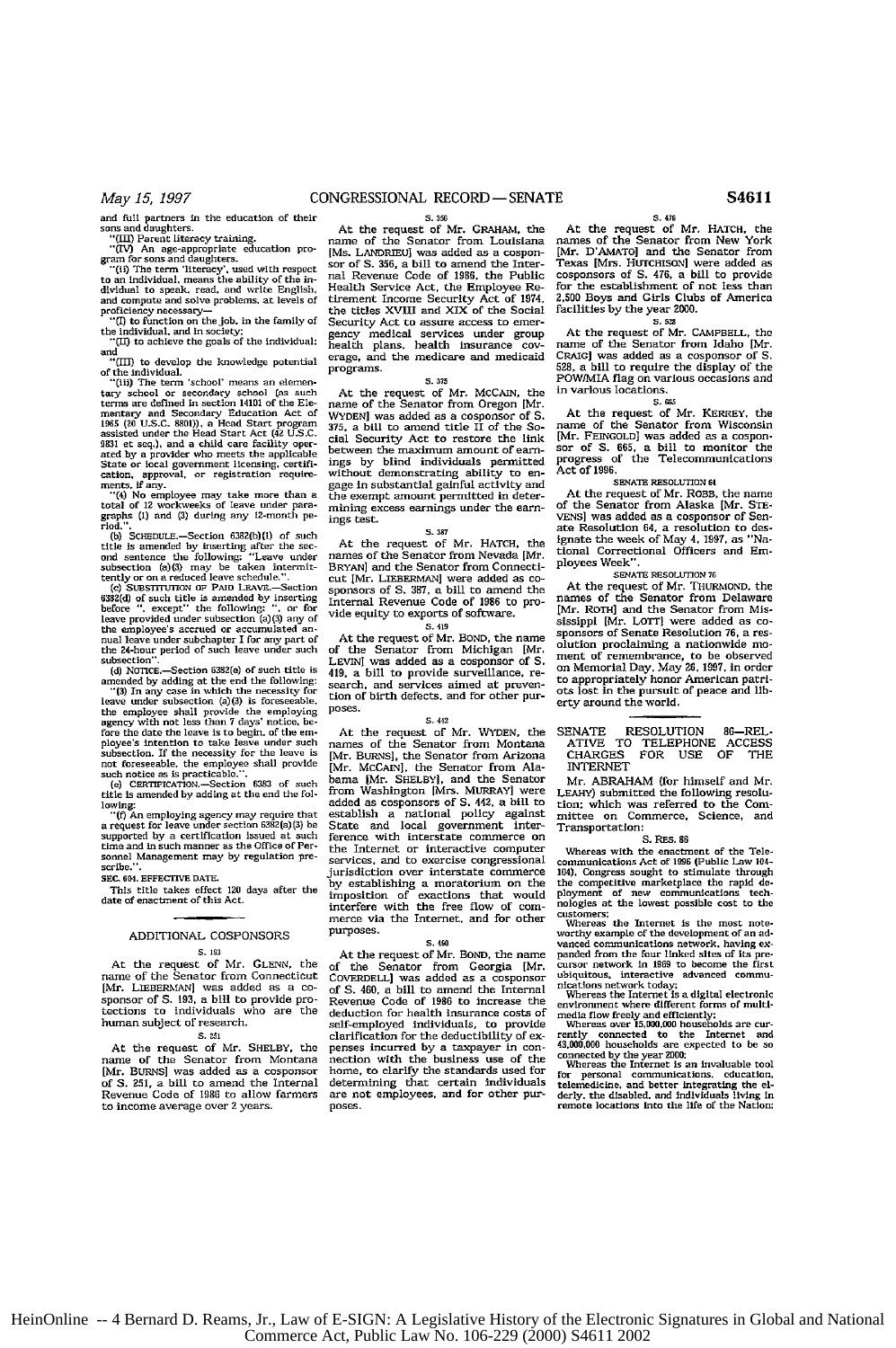Whereas the development of an electronic<br>marketplace over the Internet will be a competitive stimulus to the national economy,<br>with the amount of electronic commerce exthe state constant of electronic commerce ex-<br>pected to grow to \$80,000,000,000 by the year<br>2000;

Whereas commerce over the Internet will empower consumers by offering a myriad of<br>options for comparison shopping information

putions to comparation propulation<br>galactering, and purchasing opportunities:<br>whereas commeres over the Internet has<br>also proven an important start-up mechanism for small businesses by providing mini-<br>mail barriers to entr tem;

tem;<br>Whereas innovative companies in all eco-<br>nomic sectors have tied their economic fu-<br>ture to the continued growth and success of the Internet:

The internet:<br>
Whereas the Internet is the medium of<br>
choice for electronic commerce, electronic<br>
mail, multimedia. and corporate Internets;<br>
Whereas the Internet has succeeded as a

metrical of its responsiveness to technical challenges unencumbered by any preconceptions<br>imposed by regulation relating to its devel-

opment; and<br>Whereas the imposition of telephone access charges by regulation would inhibit the development of the Internet and discourage the verspirate of the Internet at a time when the national policy should be to promote the development of advance telecommunications networks such as the Internet: Now, therefore, be it

solved, That it is the sense of the Senate

Resolved, That it is the sense of the Senate distance that the telecommunications policy of the United States should support the continued (I) encouraging greater dialogue between the the Lost the Lost proper property is

(2) encouraging the removal of impedi-<br>tents to the introduction of competition, ments to the introduction of competition,<br>and in particular, in the provision of new<br>technologies and services to connecting to<br>the internet and other advanced networks.

Mr. ABRAHAM, Mr. President, I rise today to submit a resolution regarding access charges on the Internet. This<br>resolution conveys the sense of the FIGURE TO EXECUTE THE TRANSPORT CONTROL TO THE CHAPTER CONTROL TO THE CONTROL OF THE TRANSPORT OF THE METHOD OF THE METHOD OF THE METHOD OF THE METHOD OF THE METHOD OF THE METHOD OF THE METHOD OF THE METHOD OF THE METHOD O development and, therefore, should be discouraged.

The rise of the Internet has been<br>truly phenomenal. From the four<br>linked sites of its 1969 precursor, the<br>Internet has developed into an ad-<br>vanced telecommunications network that was unimagined only a decade<br>ago. Today, over 15,000,000 households are currently connected to the<br>Internet, and some industry analysts expect this number to rise to 43,000,000<br>by the year 2000. These new users will continue to find an increasing amount of options and assistance available to<br>them online. Whether the Internet is used to meet new friends, do online banking, compare medical or scientific<br>research or do shopping, as services in-<br>crease, the Internet will become an in-<br>dispensable part of everyday life.

assessme part of everyonal uses aside, many believe the<br>Internet's greatest growth potential<br>lies in the evolution of online commerce. The Internet is clearly the tech-<br>nology of the future and innovative

companies are staking their future on the public's increased access to this<br>network. According to the Wall Street Journal, online commerce was estimated at \$518 million in 1996 and is ex-

meted to reach \$1.14 billion in 1999 and 15 expected to reach \$1.14 billion in 1997.<br>Not surprisingly though, the surge of Internet use has led to some unex-<br>pected difficulties. Industry studies indicate that Internet usage is growing at up to 42 percent per year, and some<br>Local Exchange Carrier's [LEC] contend this increasing traffic could exceed the current phone system's capacity. While studies differ on the scope or extent of this problem, it seems clear execution that problems clear that the temple control that the required in the temple<br>ment in the telephone infrastructure will be required if gridlock is to be<br>avoided. To fund this infrastructure, some of the LEC's suppo user fee to help fund the installation of<br>new circuits designed to head-off any congestion problems.<br>Rather than install more, inefficient

analog switches, however, it is my hope<br>that the Local Exchange Carriers will work to upgrade their telephone systems to digital transmissions just as satellite transmitters, wireless, and statute utationities, whereas, and<br>long-distance companies have under-<br>taken the transition of high-technology<br>companies in support of this concept organized to oppose traditional tele-<br>phone fees for Internet use. Consumers, they argue, will be reluctant to use the Internet if new fees are imposed without such product improvement. I agree. our such phone employment. I agree:<br>The Nation's telephone system needs<br>improvement in order to meet the<br>challenges of 21st century technology<br>and consumer expectations. For this to ppen, the telephone infrastructure will require technological improvements, not just additional capacity.<br>In my opinion, if we are to maximize

the potential for this new technology, cia potential for this haw technology,<br>it is important that we recognize the<br>exciting technological changes ongoing<br>in communications. In particular,<br>when addressing problems caused by<br>the strige in Internet use, I believe America should focus on ways to optimize this medium's efficiency. Charging additional regulatory fees for access to the Internet. I fear, could have the unintended consequence of limiting the public's ability and desire to con-<br>nect. If, as a result of some new form of access fee, less people use the Internet,<br>then we will have passed up a great opportunity to advance the public's in-<br>vestment and involvement in one of the truly revolutionary technological advancements of this century. I hope<br>that the advanced-technology companies which depend on the Internet and the local carriers which help provide service can come to a mutually bene-<br>ficial agreement on Internet services the imposition of additional absent fees for Internet use.

The likelihood of such an agreement was probably heightened by last weeks<br>announcement by the Federal Communications Commission that it will not<br>permit the Local Exchange Carriers to charge user fees for connecting to the internet. This resolution demonstrates<br>congressional support for the FCC posicongressional support for the Senate resolution. This sense of the Senate resolution outlines the dramatic growth of the Internet, spells out the benefits available online and recognizes the potential for digital commerce. More importantly, the resolution demonstrates that it is time for the Internet providers and the local phone companies to work together to resolve this conun-<br>drum before it becomes a real problem.<br>With so many different issues sur-

ounding the Internet today, it is easy to lose track of the industries' latest<br>developments. This legislation, however, addresses what I believe to be the most fundamental Internet issue: affordability. All of the amazing tools<br>provided by the Internet and all its conveniences will be meaningless if, in conventions on the offering term of the internet, we<br>price its access beyond the reach of average Americans. This nonbinding resolved<br>lution expresses the desire of the Senate to avoid such a mistake, and I urge

and colleagues to support it.<br>
Mr. LEAHY. Mr. President, I am<br>
pleased to cosponsor this resolution<br>
with Senator ABRAHAM. I feel strongly that the Senate needs to speak out on<br>the importance that our future telecommunications policy will play in the<br>growth of commerce on the Internet.

The Internet was born in 1974, but I<br>missed the birth announcement. Like many who later would become avid<br>Internet users, I let several years slip by before realizing the incredible po-<br>tential of this new tool---that computers could virtually connect you to anyone, anywhere, anytime.<br>The Internet is changing more than

the speed of communications; it is changing the very dynamics of commuchanging use very syncomore to communicate including the mass and business. Over the past 2 years, such sales generated through the Web grew more than 5,000 percent. And Net mer-<br>where the syncology and select the syncome chants are expected to sell billions of<br>dollars worth of goods by the end of the century. This is a tremendous poten-<br>tial market for businesses.

While Internet growth has been ex-<br>plosive, concrete standards for Internet commerce have not been set. Most on-Dime users still do not buy and sell<br>goods over the Internet because they<br>are afraid online hackers will steal<br>their financial information. These are legitimate concerns that still have to<br>be addressed by emerging and addressed by emerging addressed by emerging security technologies.

That is why I have worked with industry leaders during the past two years to find ways to promote more se-<br>cure encryption technology. Better means safer online comencryption merce, We should be working with the private sector to help set standards<br>that provide a secure Internet where chat provide a secure inferner where the<br>people are safe paying their bills from<br>their home computers. We should also<br>encourage greater dialogue between<br>Local Exchange Carriers and the<br>Internet community. We do not want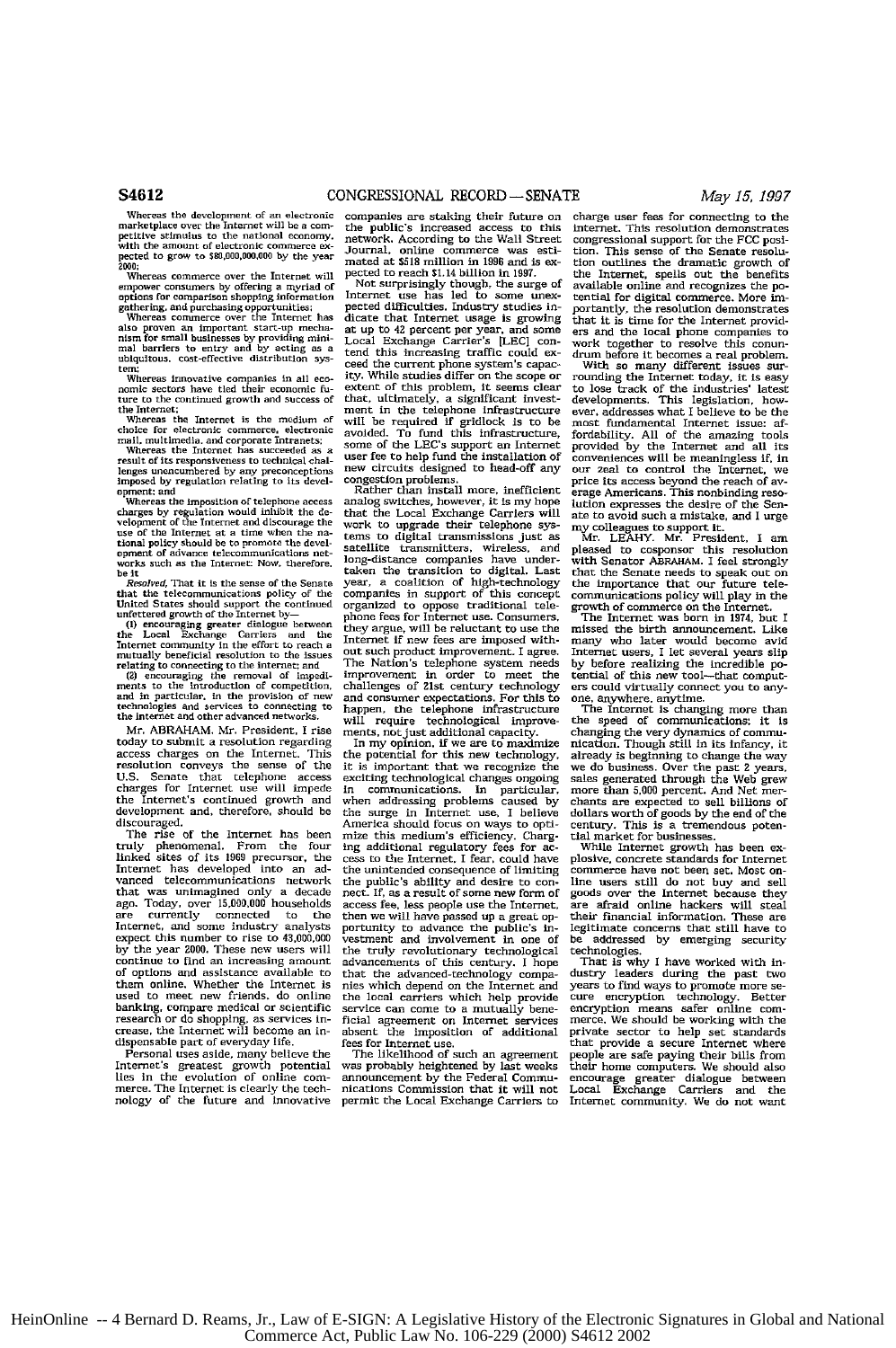to choke Internet growth with excs- Mr. JEFFORDS submitted an amend- fined in section **7** or the Fair Labor Stand-

**mything from finding the latest Bat-Mrs. MURRAY to the bill (S. 4) to amend<br>man movie clips to online chats with the Fair Labor Standards Act of 1938 to<br>Vermont schools. My work on Internet provide to private sector emplo** man movie clips to online chats with the Fair Labor Standards Act of 1938 to Standards Act of 1938.<br>Vermont schools. My work on Internet provide to private sector employees the GRASSLEY AMENDMENT NO. 283<br>Issues has earned nicknames In my life. Some have been programs, and flexible credit hour pro-<br>incknames In my life. Some have been programs, and flexible credit hour pro- Mr. GRASSLEY submitted and<br>better than others but I am proud of gram

conscious style. In the past **25** years, **SEC. . APPLICATION** OF FAIR **LABOR STAND-** States Code. is anended-Vermonters have shoswn uncommon **ARDS ACT OF 193s** TO **T1HE CU- (1) by** striking "\$4.000" and inserting stewardship in preserving our State's TWE OFFICE OF THE PRESIDENT. "\$6,000"

Japan, Guam, Germany, France, and Pactivis contained in section relation of the matter proposed to be stricken add We all have visions of what we want<br>
Social Korea (CRASSLEY AMENDMENT NO. 282 SCHED PACK AND COMPRESSED WO monter—a<mark>n</mark><br>to stay in c The two term is the series of a state of a state of a state of a state of a state of a state of a state of a state of a state of a state of a state of a state of a state of a state of a state of a state of a state of a sta

of a key or the CIRC of a mouse,<br>  $\frac{1}{100}$  by striking the items relating to sub-<br>  $\frac{1}{100}$  by striking columns of the control of the sequence of the set and the league from Michigan for submitting columns of the CI

sive phone charges for Internet access. ment intended to be proposed by him ards Act of 1938 (29 U.S.C. 207)) or the value<br>I use the Internet on a daily basis for to the amendment No. 244 submitted by of unused, accrued fl anything from finding the latest Bat- Mrs. MURRAY to the bill *(S.* 4) to anend defined in section **13A** of the Fair Labor issues has earned me **the** nickname of same opportunities for time-and-a-half 'the Cyber Senator." I have **had** many compensatory time off, biweekly work (Ordered to lie on the table.) nstationally an others but I am proud of grams as Federal employees currently amendment intended to be proposed by<br>this nickname because as the Cyber enjoy to help balance the demands and him to amendment No. 270 submittee is why the Internet is so important to provisions relating to exemptions of as follows:<br>me. certain professionals from the mini- Strike all and insert:<br>In two key ways, the opportunities mum wage and overtime requirements opened by the Internet are a perfect of the Fair Labor Standards Act of<br>match for Vermont.<br>First, cyber-selling compliments our and for other purposes; as follows: COMPENSATORY TIME OFF AND FLEXIBLE<br>First, cyber-selling co

enjoy a unique lifestyle? Mr. SPECTER submitted an amendment weak becond, throughout this century, we ment intended to be proposed by him Vermonters have been held back be- to amendment No. 278 submitted by cause we are no

our goods in the blink of an eye to any the an unlawful act of discrimination for an one in the world. The an unlawful act of discrimination for an one in the world. Some ploneering Vermont businesses employer to request, Some pioneering Vermont businesses suppose accept compensatory time defined in section 13A of the Fair Lab<br>My home page on the World Wide Web tion, or to qualify the excitation suppose. Standards Act of 1939)".<br>In like of Vermont businesses, ranging from the **upon** employee's request for or acceptance **of** ASHCROFT **AMENDMENT NO. 284** Quill Bookstore in Manchester Center compensatory time off in lieu of monetary (Ordered to lie on the table.)<br>to Jay Peak Ski Resort. For instance, overtime compensation. This clause does not Mr. ASHCROFT submitted an amen The Flying Noodle in Waterbury Cen-<br>
apply to an offer of compensatory time off by ment intended to be proposed by him<br>
ter now sells about 30 percent of its emenopyer to all employees or a class of to amendment No. 262 su

amendment intended to be proposed by<br>him to amendment No. 260 submitted<br>by Mr. WELLSTONE to the bill, S. 4,<br>supra; as follows:

g bound or measure commuter of the section of the section of the section of the section of the section of the section of the section of the section of the section of the section of the section of the section of the section THE FAMILY FRIENDLY<br>
THE GRAFING SCHOOL AND STANDARY CONSIDENTS SUBMITTED<br>
Fair Labor Standards Act of 1938 (29 U.S.C. hours during a blweekly pay period in the<br>
2070 or all accrossible credit hours (as case of a flexible THE FAMILY FRIENDLY<br>
where been samely with 90 days before the "(E) Section 115 of the Indian Health Care<br>
WORKPLACE ACT OF 1997 date of the filing of the petition or the date "(E) Section 115 of the intervent Act (25 U.S

stewartship in preserving our Success and 13(0)(2) of title 3, United States (2) by striking "for-" and inserting the quality of life. Other States that only as ended by striking "October 1, following: "provided that all e

verification and other bill, S. 4, superation of an and consense we are not geographically near him to the bill, S. 4, supera as follows: (3) in subparagraph (A), by inserting before any major markets to sell our goods. In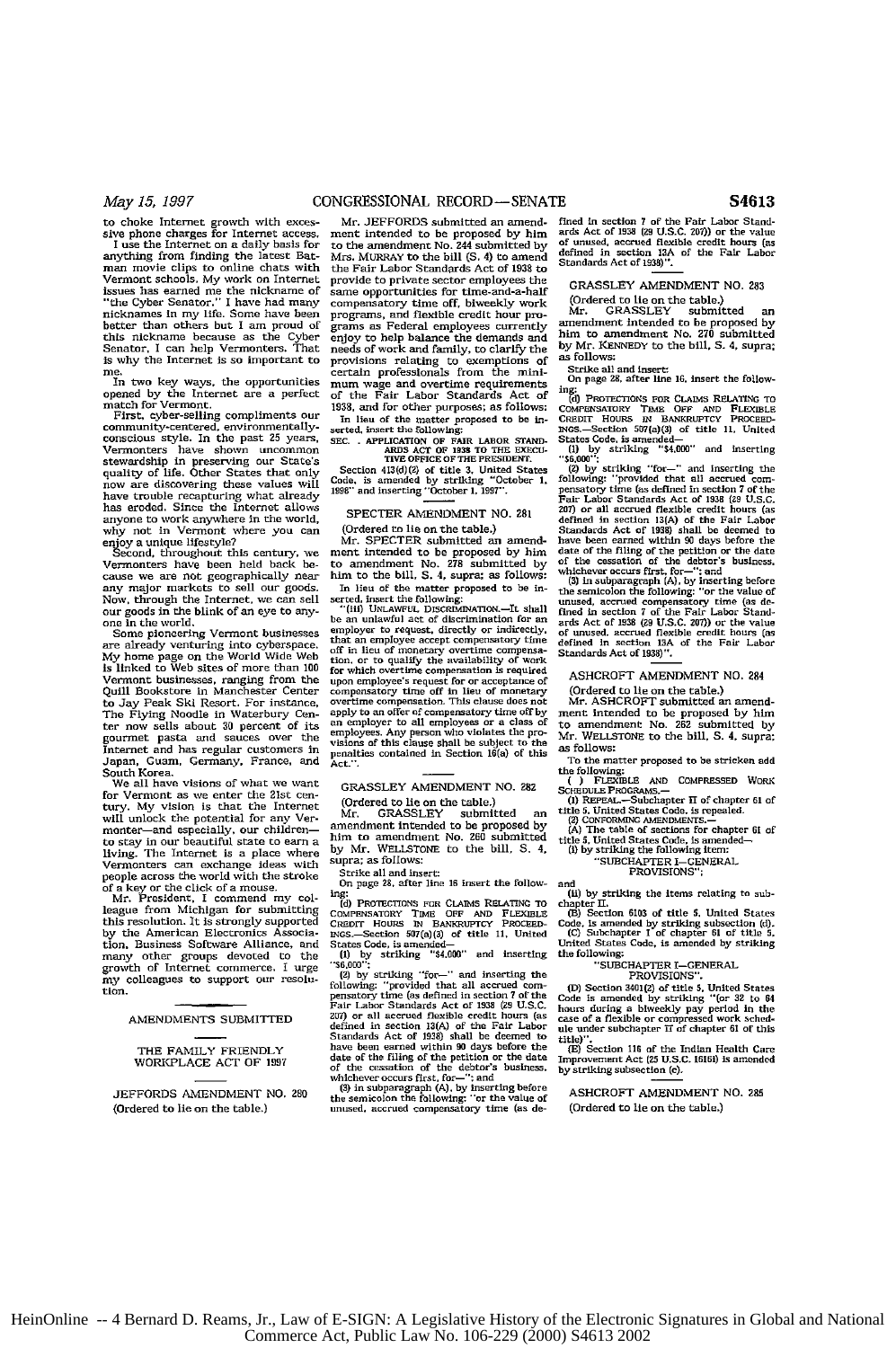HeinOnline -- 4 Bernard D. Reams, Jr., Law of E-SIGN: A Legislative History of the Electronic Signatures in Global and National Commerce Act, Public Law No. 106-229 (2000) S4614 2002